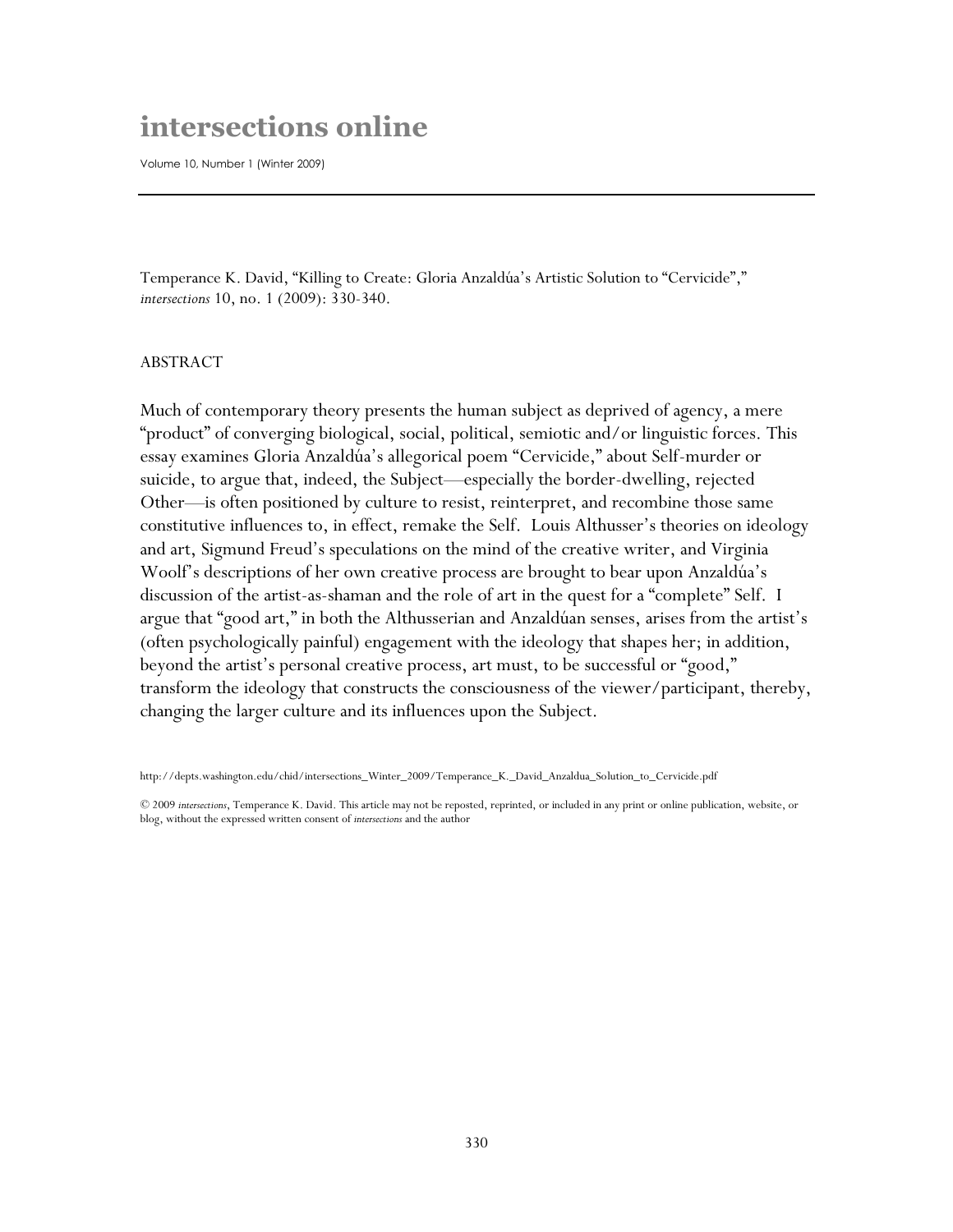## Killing to Create Gloria Anzaldúa's Artistic Solution to "Cervicide"

By Temperance K. David State University of New York, New Paltz

n Gloria Anzaldúa"s poem "Cervicide," a young girl, named Prieta, In Gloria Anzaldúa's poem "Cervicide," a young girl, named Prieta,<br>unwillingly murders the family pet, a fawn, to prevent her father's<br>imprisonment. The suther's fostants to the title recommends reading imprisonment. The author's footnote to the title recommends reading the poem as allegory: "In archetypal symbology the Self appears as a deer for women"; $^1$  by extension, the "cervicide" or killing of a deer is also a "suicide" or Self-murder. Although Prieta"s hands wield the fatal hammer, circumstances undermine her culpability; she knows *la guardia*, the game warden, and his hounds are patrolling her home territory, and the "penalty for being caught in possession of a deer [is] \$250 or jail".<sup>2</sup> The threat of the warden's arrival is enough to send Prieta's family into a panic; to avoid the severely destabilizing influence of the Repressive State Apparatus (to borrow an Althusserian term) upon their economy and social unit, the family is compelled to kill their beloved *la venadita*.

The fawn"s murder seems tragically inevitable: the family cannot set Venadita free because, domesticated, she will only "seconds later return"; they also cannot hide her because "*la guardia*"s hounds would sniff Venadita out." 3 Even the instrument and manner of her death are, in part, determined by the State; because the warden is close enough to hear gunfire, the family must choose between a knife or hammer—relatively unwieldy and likely more painful means. In a similarly reductive manner, Anzaldúa illustrates how it is, specifically, Prieta who must kill Venadita, the Self. Prieta"s father is absent and her "mother couldn"t do it. She, Prieta, would have to be the one." <sup>4</sup> While conveying the mother"s deep attachment, her matter-of-factly stated inability to kill Venadita also narrows the logical scope of the fawn"s signification: if Venadita is the Self who must be killed, and if Prieta is the only one who can kill her, then Venadita is also Prieta—the two are one. Only the Self can kill the Self, therefore, the one who kills the fawn is the fawn, i.e., Prieta.

<sup>1</sup> Gloria Anzaldúa, *Borderlands: the new mestiza = La frontera.* (San Francisco: Aunt Lute, 1999), 127.

<sup>2</sup> Ibid., 126.

 $3$  Ibid.

<sup>4</sup> Ibid.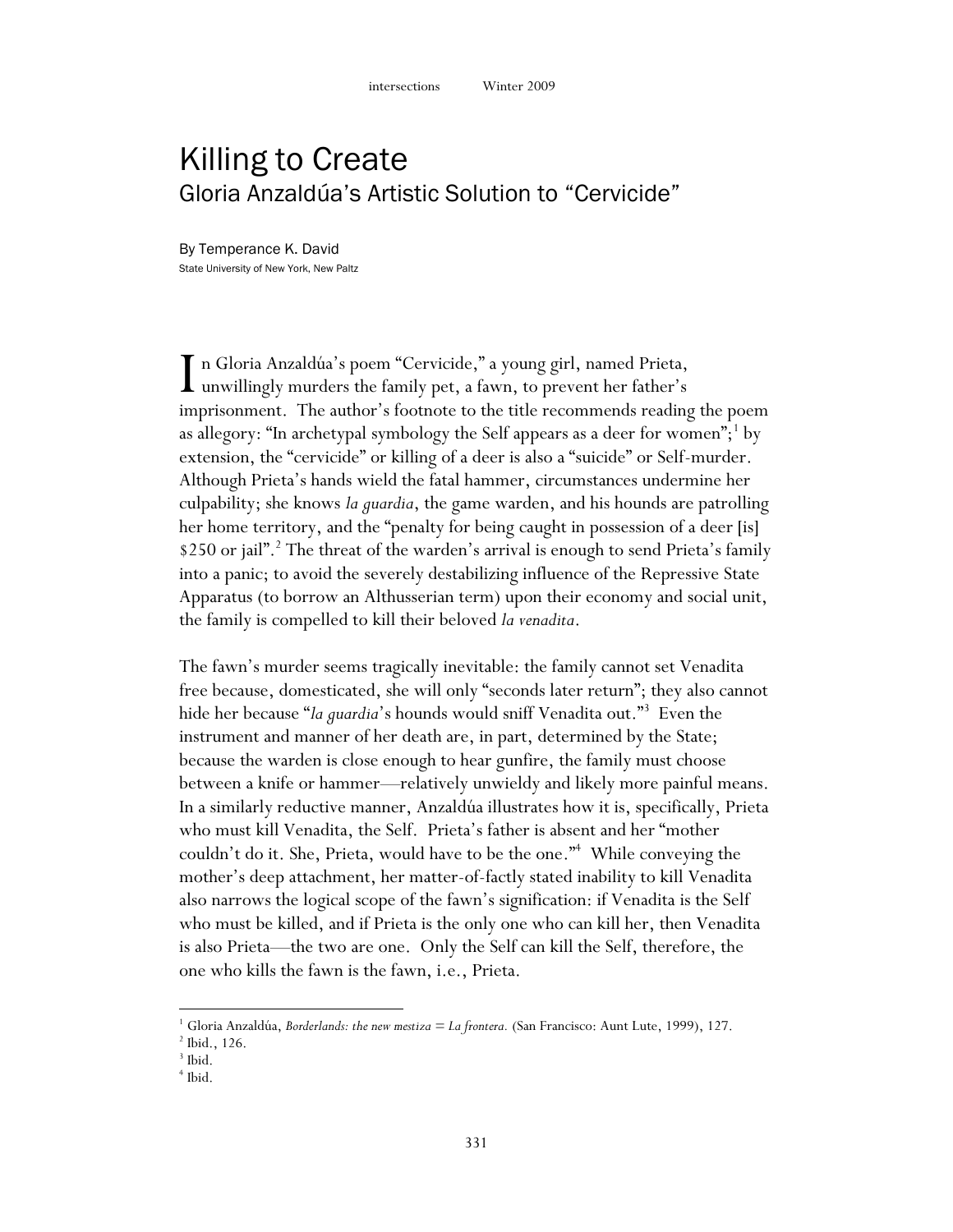Color specifies both identity and association: "Prieta" is a nickname for "one who is dark skinned"<sup>5</sup> while Venadita's fur is "tawny" and "spotted," "the most beautiful thing Prieta had ever seen"<sup>6</sup>—no other characters in the poem have color. Additionally, an ambiguity produced by the close alternation of sentence subjects further aligns these figures: "The weight folded her body backwards. A thud reverberated on Venadita"s skull, a wave undulated down her back. Again, a blow behind the ear. Though Venadita"s long lashes quivered, her eyes never left Prieta's face."<sup>7</sup> The arching of Prieta's back as she lifts the hammer, and the undulation of Venadita"s back as she experiences the first blow, suggest a shared physicality; here, Venadita gazes at and *with* the eyes of her killer.

The female gender also marks the Self"s powerlessness. Anzaldúa describes both Prieta and the fawn as daughters of, essentially, ineffectual mothers: Prieta's mother "couldn"t do it"—could neither protect nor kill the Self for Prieta while a "hunter had shot [Venadita's] mother," greatly decreasing the fawn's chances for survival. 8 To live, these daughters must rely upon a patriarchal economy: while Prieta"s father is too financially important to be sent to jail for the sake of the fawn/girl, Venadita is "bottle-fed," that is, made physically dependent upon a culture that both creates and prohibits her dependency. Here, culture constructs the individual "first as kin—as sister, as father, as *padrino* and last as self"—the family unit is more important than the female child. <sup>9</sup> Circumstances *call for* Prieta"s suicide, she "would *have to be* the one"<sup>10</sup> to kill the fawn; interpellated by ideology, Prieta recognizes and performs her clear function or role, within this situation, to kill her Self:

It is indeed a peculiarity of ideology that it imposes (without appearing to do so, since these are "obviousnesses") obviousnesses as obviousnesses, which we cannot fail to recognize and before which we have the inevitable and natural reaction of crying (aloud or in the 'still, small voice of conscience'): 'That's obvious! That's right! That's true!'<sup>11</sup>

<sup>5</sup> Ibid., 127.

<sup>6</sup> Ibid., 126.

<sup>7</sup> Ibid.

<sup>8</sup> Ibid.

<sup>9</sup> Ibid., 40.

 $^{10}$  Ibid., 126. Emphasis mine.

<sup>11</sup> Louis Althusser, *Lenin and philosophy and other essays* (New York: Monthly Review, 1971), 172.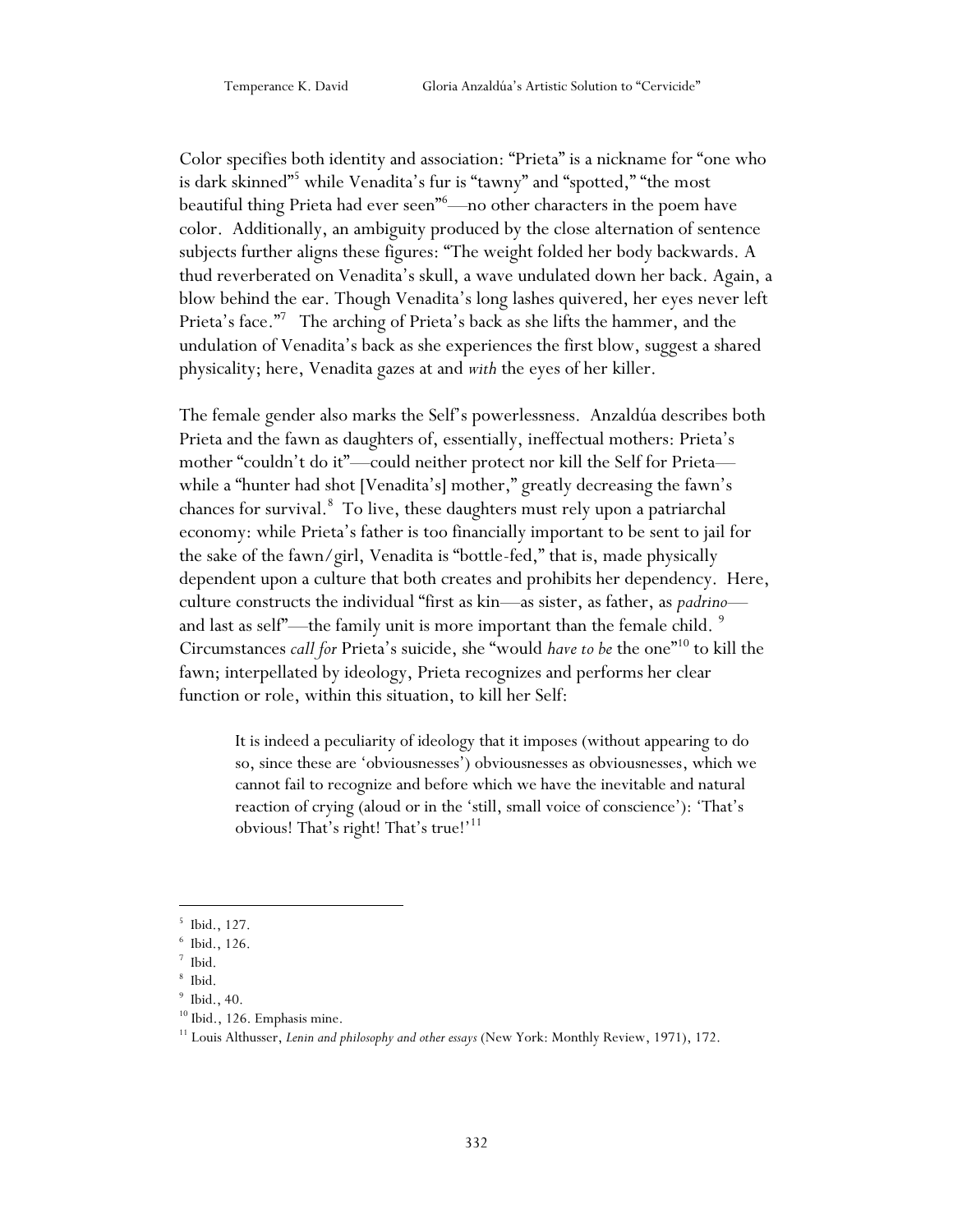In "Cervicide," the Self belongs to the State. The family, particularly Prieta, is not permitted to nurture or possess a Self that is not "always-already" owned by the State. Although the domesticated fawn, when released back into the wild, returns to the family, the fawn"s "choice" is irrelevant—its presence constructs the family as thieves of State property. Although they possess firearms, a .22 and 40-40, there is no discussion of using these to defend Venadita against the unquestionably more powerful State. State violence and ideology (evident in familial relations and priorities), then, move the Subject to self-destruct: "Prieta found the hammer. She had to grasp it with both hands";<sup>12</sup> it is always-already "obvious" that a Self cannot be permitted to live and develop outside the domain of the State. The State"s authority is so perfectly absolute that, not only does the situation demand Venadita"s murder, it also becomes necessary to hide and bury any sign of her former existence.

In its particular relation to Prieta, the fawn"s narrower scope of signification describes the "intimate terrorism" experienced by the woman of color living in a borderland culture.<sup>13</sup> Prieta, as also-Venadita, is given no choice but to be motherless, dependent, domesticated, and suicidal: "Alienated from her mother culture, "alien" in the dominant culture, the woman of color does not feel safe within the inner life of her Self. Petrified, she can't respond, her face caught between *los intersticios*, the spaces between the different worlds she inhabits." 14 Like Althusser's Subject that is always-already interpellated by ideology, Anzaldúa's identity is constructed by culture:

Culture forms our beliefs. We perceive the version of reality that it communicates. Dominant paradigms, predefined concepts that exist as unquestionable, unchallengable, are transmitted to us through the culture. Culture is made by those in power—men. Males make the laws; women transmit them. 15

The dominant culture constructs the border-dweller as a negation, in the author"s case: not-white, but also not-Mexican, not-Indian; not-male, but also not fully-female either. The border-dweller"s several categories of identity are constructed oppositionally, canceling each other out, so she cannot "legitimately" or "authentically" participate in (i.e., share power with) any one identity.

<sup>12</sup> Anzaldúa, 126.

<sup>&</sup>lt;sup>13</sup> Ibid., 42.

 $14$  Ibid.

<sup>15</sup> Ibid. 38.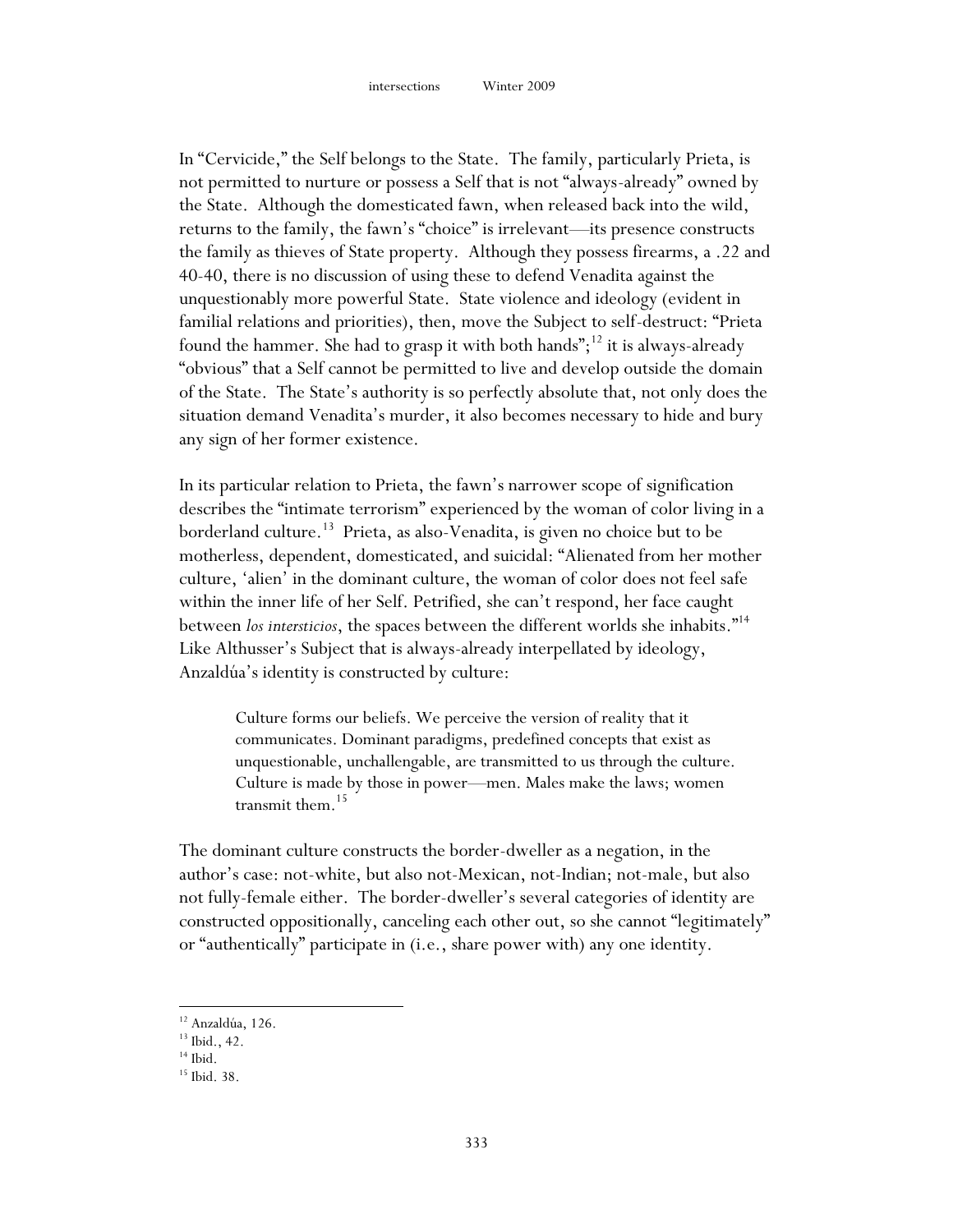Anzaldúa suggests that the dominant culture prevents the educated, lesbian woman of mixed ethnicity from being at peace with herself; she is unceasingly harassed and invalidated.

Growing up in a male-dominated, working-class Mexican culture (itself dominated by a male-dominated Anglo culture), Anzaldúa was discouraged from education, reading, and art-making, since these were neither practical nor feminine enough:

I would pass many hours studying, reading, painting, writing. Every bit of selffaith I'd painstakingly gathered took a beating daily. Nothing in my culture approved of me. *Habia agarrado malos pasos*. Something was "wrong" with me*. Estaba mas alla de la tradicion.<sup>16</sup>*

Educated, nevertheless, at an Anglo school, Anzaldúa similarly learned to deny those "psychic experiences" and "spirit world" beliefs recognized within her Mexican and Indian cultures: "I accepted their [Anglo] reality, the "official" reality of the rational, reasoning mode which is connected with external reality, the upper world, and is considered the most developed consciousness—the consciousness of duality." <sup>17</sup> As a border-dweller, Anzaldúa"s Subject is doublydenied her experience of reality by these conflicting, competing, and occasionally overlapping ideologies. When the ideologies overlap, she will be unaware that she is "inside ideology" (Althusser would suggest that we, as subjects, are always inside ideology) until (if ever) that part of her ideologically-constructed identity is denied by an incongruous experience or competing ideology. When the Subject is formed by opposing ideologies, she is a house divided against itself; neither "us" nor "them," she is in ideology"s border-territory, the dominant culture's collective unconscious, a "vague and undetermined place created by the emotional residue of an unnatural boundary." <sup>18</sup> The Subject cannot develop a locus from which to act, so her subject-formation is in stasis, paralyzed.

Anzaldúa describes this painful paralysis as *la Coatlicue*: "the symbol of the underground aspects of the psyche. *Coatlicue* is the mountain, the Earth Mother who conceived all celestial being out of her cavernous womb."<sup>19</sup> After she is killed, Venadita is buried in the earth, safely (for Prieta and her family) hidden from the awareness of the State in the individual and/or collective unconscious;

<sup>16</sup> Ibid., 38.

<sup>17</sup> Ibid., 58.

<sup>18</sup> Ibid., 25.

 $19$  Ibid., 68.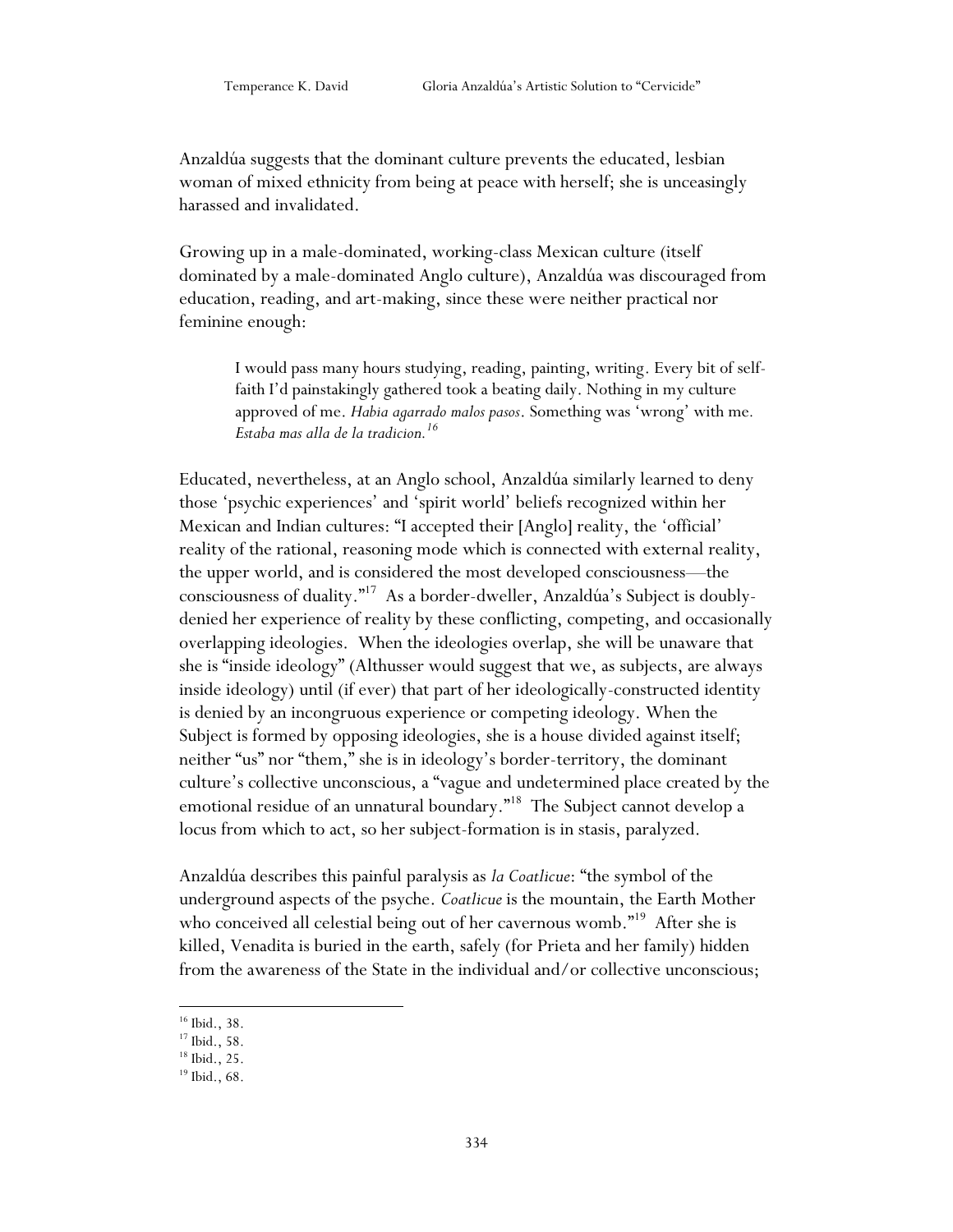yet, Venadita"s scent influences the behavior of the hounds, and her absence is present for the mourning Prieta. Through Venadita"s death, then, the State effectively defines Prieta as painfully lacking and incomplete—a border-dweller who fails to be defined by the dominant values. For Prieta, her Venadita-self is repressed in the unconscious, albeit, in *Coatlicue*, "Frozen in stasis, she perceives a slight / movement—a thousand slithering serpent hairs, / *Coatlicue*". 20 Although Prieta kills and buries Venadita, her sorrow signifies a Self at ideologically odds with the State: "Wailing is the Indian, Mexican and Chicana woman's feeble protest when she has no other recourse."<sup>21</sup> The perceived loss of Venadita causes Prieta to develop *la facultad*: "anything that takes one from one"s habitual grounding, causes the depths to open up, causes a shift in perception"; this painful shift, Anzaldua explains, "makes us pay attention to the soul, and we are thus carried into an awareness—an experiencing of soul (Self)."<sup>22</sup>

n his essay "Creative Writers and Daydreaming," Freud suggests that In his essay "Creative Writers and Daydreaming," Freud suggests that<br>inappropriate wishes become repressed by the conscious mind to avoid<br>wishert conflict with the Subject's approximant. The unconscious mind as violent conflict with the Subject"s environment. The unconscious mind, so theorized, allows these submerged wishes to be acted upon only in dreams and fantasies, that is, in the liminal, border territory between the unconscious and conscious mind. Because the dominant culture constructs Prieta as painfully lacking a Venadita-self, it (presumably) also constructs a desire within the Subject to find a solution to her pain, to act. Until (if ever) full self-expression is possible, Prieta"s Venadita-self will be dreamed or fantasized. As Freud suggests,

Actually, we can never give anything up; we only exchange one thing for another. What appears to be a renunciation is really the formation of a substitute or surrogate. In the same way, the growing child, when he stops playing, gives up nothing but the link with real objects; instead of playing, he now *fantasies*. He builds castles in the air and creates what are called *daydreams*. 23

Prieta does not bury Venadita without burying some aspect of herself; that is, Venadita's condition is always—also Prieta's: both are covered in dust. Burying her Venadita-self and all of its attached desires, i.e. her psychological repression, obstructs her from creating a fully-formed identity: "My resistance, my refusal to

 $20$  Ibid., 69.

 $21$  Ibid., 55.

 $^{22}$  Ibid.,  $51.$ 

<sup>&</sup>lt;sup>23</sup> Sigmund Freud and Peter Gay, *The Freud reader* (New York: W.W. Norton, 1989), 438.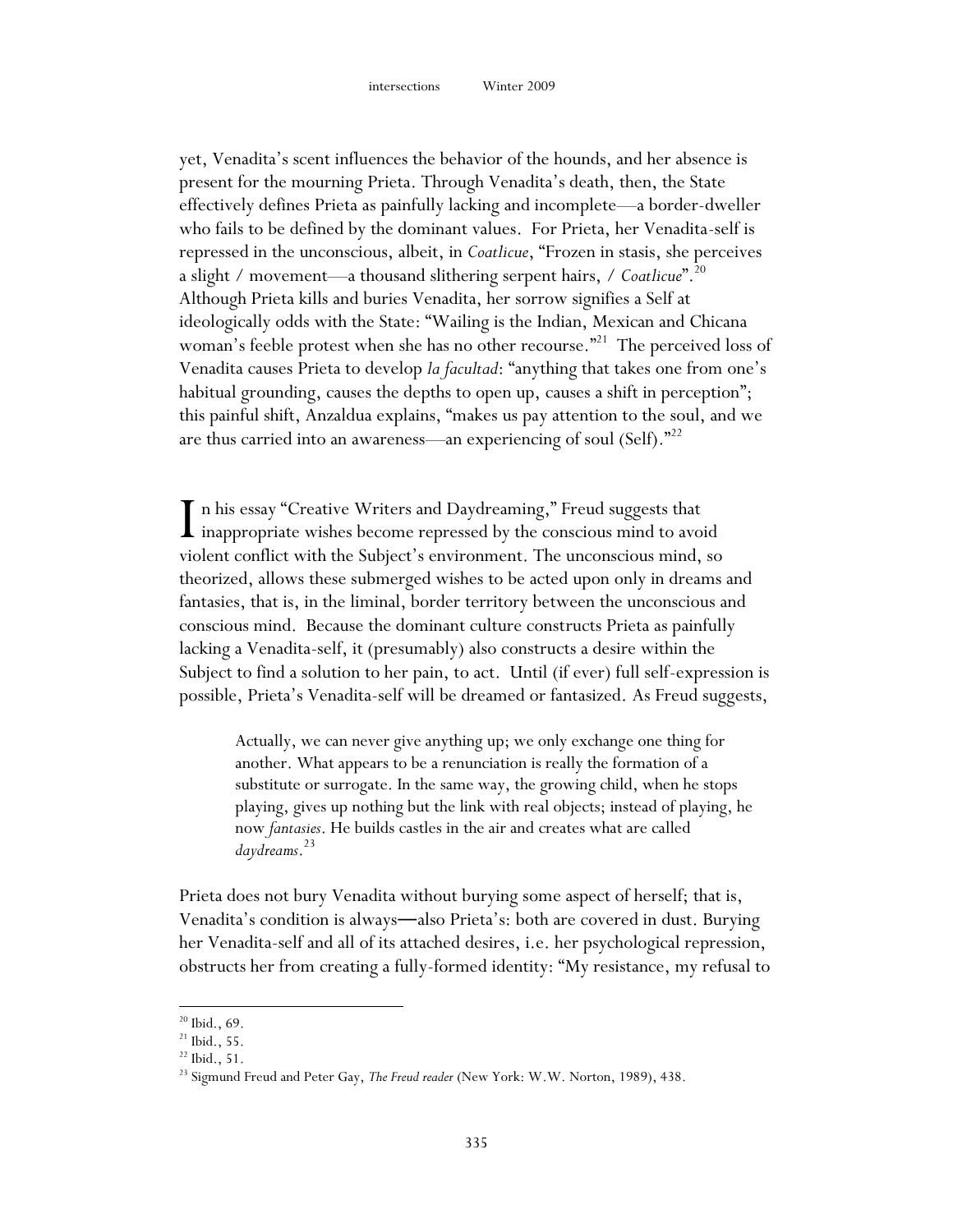know some truth about myself brings on that paralysis, depression—brings on the *Coatlicue* state."<sup>24</sup> When the object of repression is so entirely unacceptable to the ideologically-constructed consciousness of the Subject, when fantasies and daydreams fail to provide a necessary or satisfactory "outlet" for this repressed object to emerge, the Subject is forced to act. As long as the Venadita-self is repressed, Prieta will be in pain; she must find a way to return Venadita to the world:

When I don't write the images down for several days or weeks or months, I get physically ill. Because writing invokes from my unconscious, and because some of the images are residues of trauma which I then have to reconstruct, I sometimes get sick when I *do* write. I can't stomach it, become nauseous, or burn with fever, worsen. But, in reconstructing the traumas behind the images, I make 'sense' of them, and once they have 'meaning' they are changed, transformed. It is then that writing heals me, brings me great joy.<sup>25</sup>

Making meaning from trauma, Prieta can change the dominant ideology that constructs her as incomplete and lacking.

"Living in a state of psychic unrest, in a Borderland," Anzaldúa writes, "is what makes poets write and artists create"; <sup>26</sup> *la frontera* is a state of mind. The writing process, for Anzaldúa, produces an anxiety similar to that experienced by the inbetween identity of Chicana or queer: there is "a lot of squirming, coming up against all sorts of walls. Or its opposite: nothing defined or definite, a boundless, floating state of limbo where I kick my heels, brood, percolate, hibernate and wait for something to happen."<sup>27</sup> The anxiety is similar because, for the creative writer, the writing process engages and/or creates a psychological border territory, a liminal space for the passage of repressed or stored images and wishes to present themselves to the conscious mind; inasmuch as the creative process is, in this way, a negotiation of ideology, the writer/artist necessarily must negotiate her identity.

In order to create (to put images and ideas together in new ways, in combinations that would be considered "new" or original in the dominant culture), the writer/artist enters a "trance" state as she engages, sifts, sorts, and permits particular wishes/images to emerge and be manipulated by her conscious

<sup>&</sup>lt;sup>24</sup> Anzaldúa, 70.

<sup>25</sup> Ibid., 92.

<sup>26</sup> Ibid., 95.

<sup>27</sup> Ibid., 94.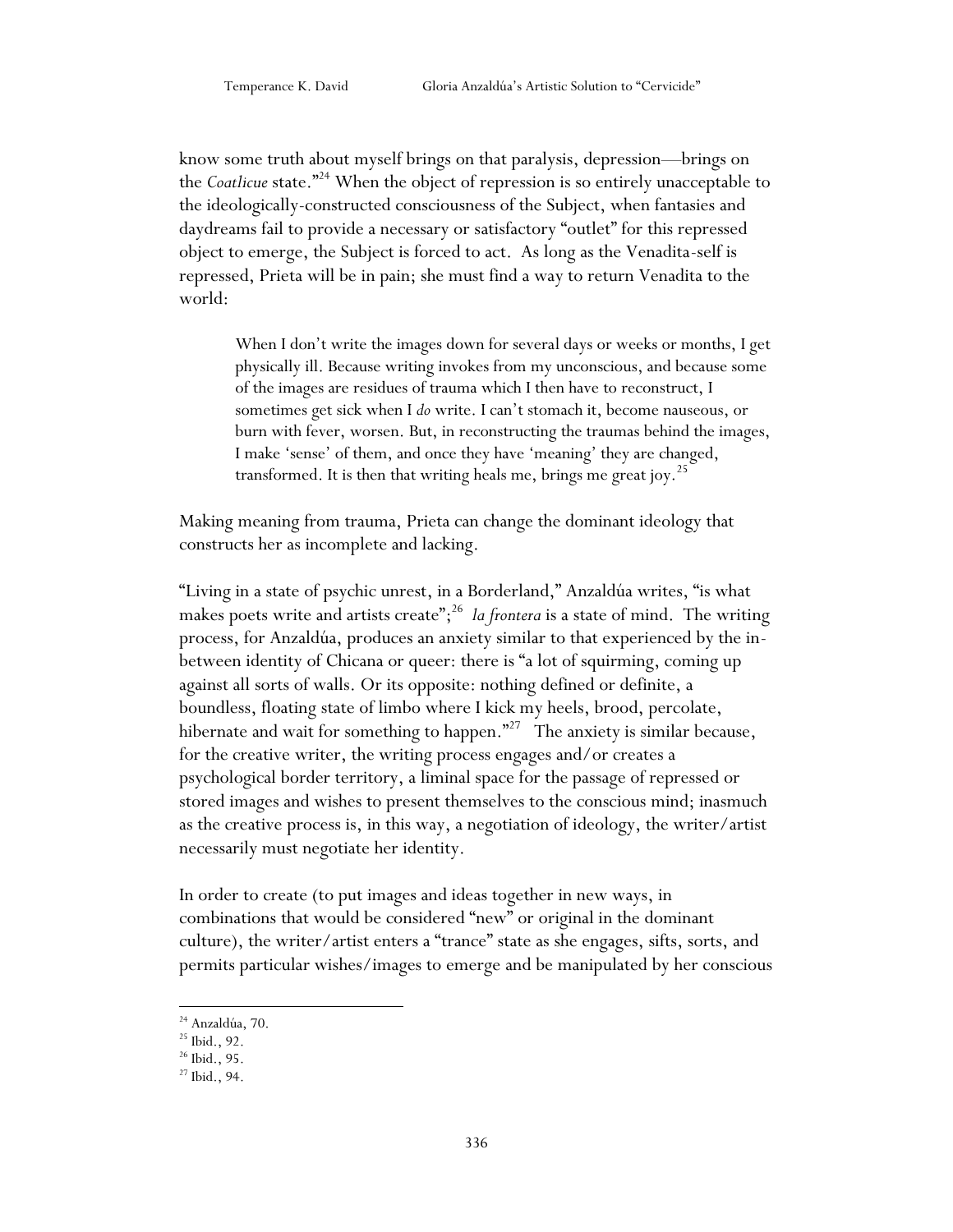mind. Virginia Woolf, in her 1931 speech addressed to The Women's Service League posthumously titled "Professions for Women," describes the necessity of killing the ideologically-constructed "selfless" feminine identity, or "Angel of the House," before a woman can even begin to write: "Had I not killed her she would have killed me. She would have plucked the heart out of my writing."<sup>28</sup> The Subject who is not fully defined by the dominant culture, whose voice is Other, must confront and invalidate an ideology that denies the full expression of her experience: "you cannot review even a novel without having a mind of your own, without expressing what you think to be the truth about human relations, morality, sex."<sup>29</sup> In the same vein, Anzaldúa writes, "To write, to be a writer, I have to trust and believe in myself as a speaker, as a voice for the images…I cannot separate my writing from any part of my life. It is all one."<sup>30</sup> To kill her "Angel of the House," Anzaldúa must "reprogram" her consciousness: "This involves looking my inner demons in the face, then deciding which I want in my psyche. Those I don"t want, I starve…Neglected, they leave. This is harder to do than to merely generate 'stories'."<sup>31</sup>

Once the writer overcomes her initial self-doubt, she can begin to engage her unconscious mind; Woolf writes, "a novelist's chief desire is to be as unconscious as possible."<sup>32</sup> The writer must make her conscious mind passive, somehow receptive, to allow her unconscious to deliver what it will; the conscious mind cannot know ahead of time what it needs from the unconscious. Woolf uses a fishing metaphor:

I want you to imagine me writing a novel in a state of trance. I want you to figure to yourselves a girl sitting with a pen in her hand, which for minutes, and indeed for hours, she never dips into the inkpot. The image that comes to my mind when I think of this girl is the image of a fisherman lying sunk in dreams on the verge of a deep lake with a rod held out over the water.<sup>33</sup>

Like Woolf, Anzaldúa discusses trance as an essential part of her creative process. If, however, the writer/artist cannot make "sense" of the wishes and images presented by her unconscious, that is, if she cannot find a way to represent and negotiate these repressed ideas with the dominant ideology, she will remain with

<sup>28</sup> Virginia Woolf and Mitchell Alexander Leaska, *The Virginia Woolf reader* (San Diego: Harcourt Brace Jovanovich, 1984), 279.

 $^{\rm 29}$  Ibid.

<sup>30</sup> Anzaldúa, 95.

 $31$  Ibid., 92-93.

<sup>&</sup>lt;sup>32</sup> Woolf and Leaska, 280.

 $33$  Ibid.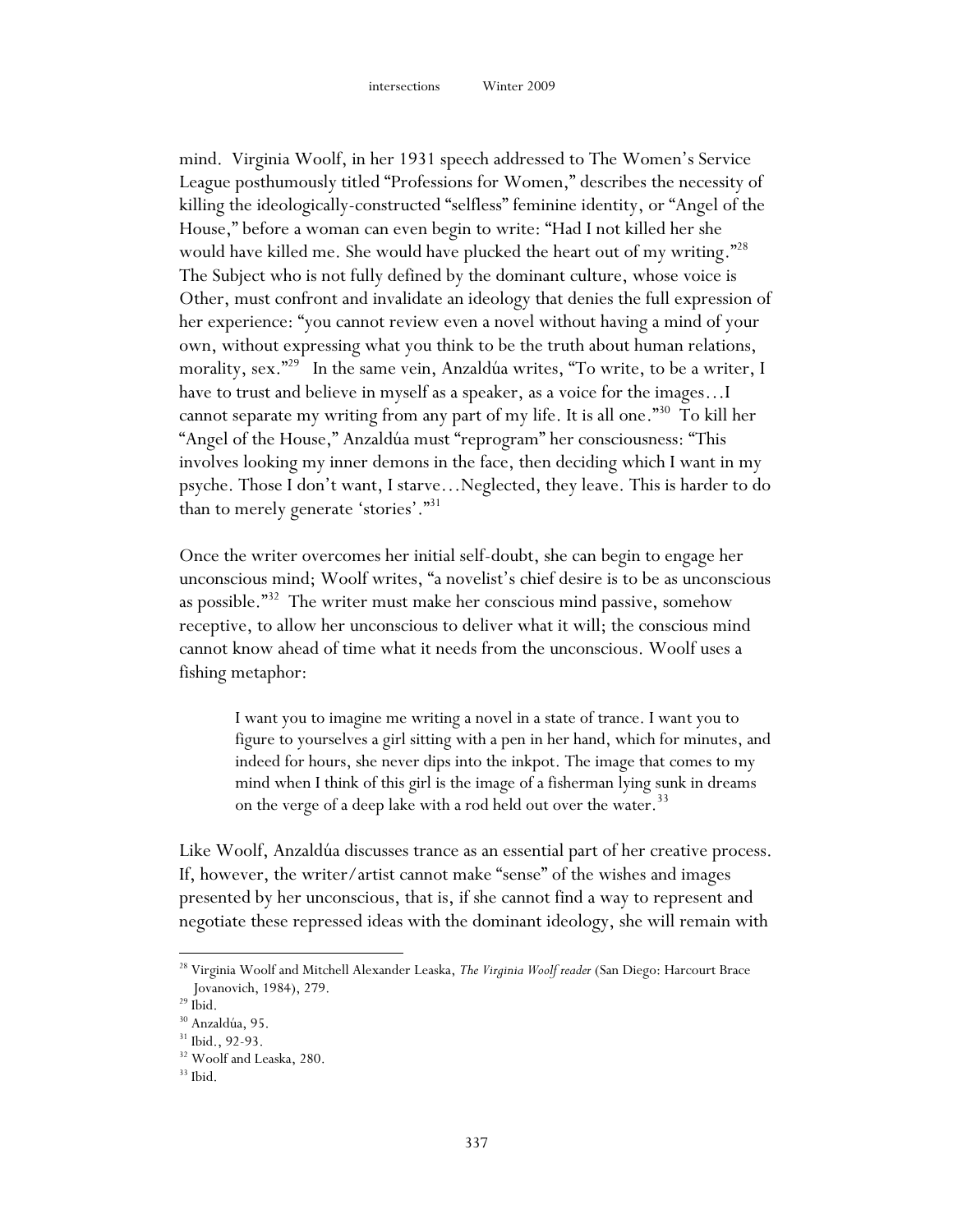*Coatlicue*: "It is her reluctance to cross over, to make a hole in the fence and walk across, to cross the river, to take that flying leap into the dark, that drives her to escape, that forces her into the fecund cave of her imagination where she is cradled in the arms of *Coatlicue.*" <sup>34</sup> This painful stasis, if allowed to last, can lead to a self-annihilating fragmentation, unless the writer/artist uses the creative process to create a more expansive and resilient identity: "I go on to suppose that the shock-receiving capacity is what makes me a writer," Woolf writes in "A Sketch of the Past," "[writing] gives me, perhaps because by doing so I take away the pain, a great delight to put the severed parts together."<sup>35</sup> When the writer/artist succeeds, "the repressed energy rises, makes decisions, connects with conscious energy and a new life begins";<sup>36</sup> not only does negotiation between the conscious and unconscious minds produce images that are "new" within the dominant ideology, but it allows the artist to re-create her Self.

lthusser suggests a special relationship between "real art, not works of an A lthusser suggests a special relationship between "real art, not works of<br>average or mediocre level" and ideology: "What art makes us see, and<br>therefore gives to us in the form of 'cuine' (neutrine', and 'falline', (which therefore gives to us in the form of 'seeing,' 'perceiving,' and 'feeling,' (which is not the form of knowing), is the ideology from which it is born, in which it bathes, from which it detaches itself as art, and to which it *alludes.*" 37 What Althusser describes as the "internal distantiation" produced by "real art" (Balzac and Solzhenitsyn are his examples) may be the result of this intermixing, synthesizing, and juxtaposing of conscious and unconscious elements; in other words, this effect may be a byproduct of the artist's simultaneous engagement, in "trance," with both her ideologically-formed consciousness and what is rejected by ideology and repressed in the unconscious. Bad art would merely reproduce ideology; it would be either perfectly acceptable (and, therefore, unremarkable and unmemorable) or wholly rejected (it would fail to be effective in its challenge to ideology).

The Subject"s experience of rejection from the dominant culture, allows (forces) her to perceive, at least unconsciously, those repressive and ideological State apparatuses that create her as Other. Anzaldua describes *la facultad* as "the capacity to see in surface phenomena the meaning of deeper realities, to see the

<sup>&</sup>lt;sup>34</sup> Anzaldúa, 71.

<sup>35</sup> Virginia Woolf and Jeanne Schulkind, *Moments of being* (San Diego: Harcourt Brace Jovanovich, 1985), 72.

<sup>36</sup> Anzaldúa, 71.

<sup>37</sup> Louis Althusser, "A Letter on Art in Reply to Andre Daspre," In *The Norton anthology of theory and criticism*, Ed. Vincent B. Leitch (New York: Norton, 2001), 1482.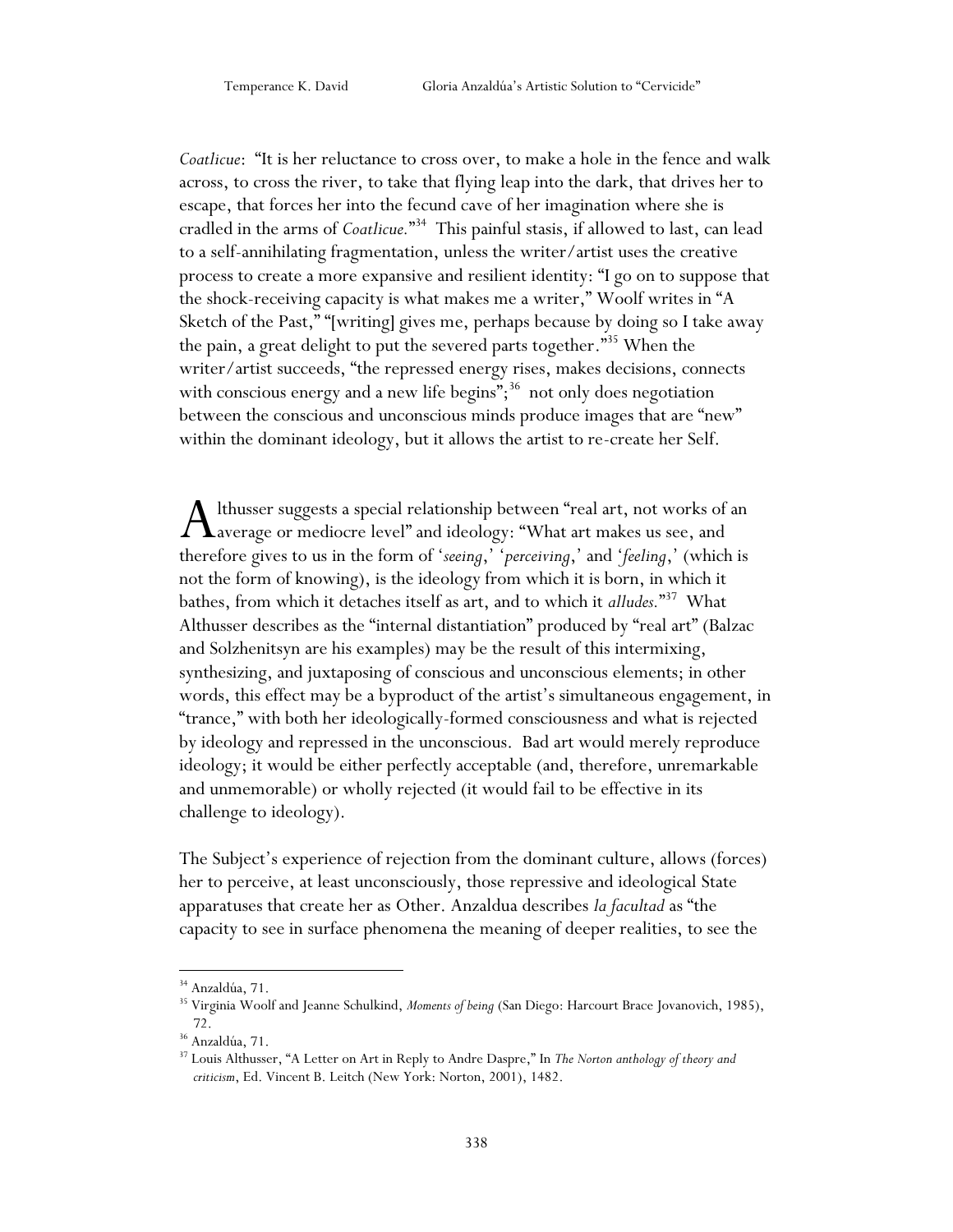deep structure below the surface," suggesting that those who are rejected by the dominant culture can better perceive its multiple faces.<sup>38</sup> As the rejected subject is interfaced by ideology and what ideology rejects, she develops "an instant 'sensing,' a quick perception arrived at without conscious reasoning. It is an acute awareness mediated by the part of the psyche that does not speak, that communicates in images and symbols which are the faces of feelings, that is, behind which feelings reside/hide."<sup>39</sup> The artist's particular sensitivity to the connection between the repressed, unconscious self and the ideologically-formed conscious self is, perhaps, what allows her work to be aesthetically pleasing to others; that is, the artist communicates what everyone intersected by ideology experiences and, so, her audience recognizes something "true" in her work.

Freud suggests, "our actual enjoyment of an imaginative work proceeds from a liberation of tensions in our minds"; by negotiating formally repressed images or ideas with the conscious mind, formally re-presenting them in a "disguise" or through symbols, etc., the artist/writer enables "us thenceforward to enjoy our own daydreams without self-reproach or shame." 40 In order to make sense of and evaluate this imagery, to accept it or reject it, the audience will necessarily engage with the ideology that shapes them. For Anzaldúa, Western European culture produces art "dedicated to the validation of itself," to reproducing the State; tribal art, she suggests, performs a different cultural function: "The works are treated not just as objects, but also as persons. The "witness" is a participant in the enactment of the work in a ritual, and not a member of the privileged classes." <sup>41</sup> In this way, the "participant," it would appear, is encouraged to become co-creator of both Self/ideology/culture through art: "When invoked in rite, the object/event is 'present'; that is, 'enacted,' it is both a physical thing and the power that infuses it."<sup>42</sup> The ideologically-constructed Self becomes, through ritual, an idea interacting with other ideas, transforming herself on the level of ideas: "The ability of story (prose and poetry) to transform the storyteller and the listener into something or someone else is shamanistic. The writer, as shape-changer, is a *nahual*, a shaman."<sup>43</sup> The artist's role is to lead the audienceparticipant into the dark, forbidden, repressed, rejected, Other, liminal aspects of the Self—into the border-territory—where they can actively contribute to the process of forming a whole Self and borderless culture:

<sup>38</sup> Anzaldúa, 60.

 $39$  Ibid.

<sup>40</sup> Freud and Gay, 443.

<sup>41</sup> Anzaldúa, 90.

<sup>42</sup> Ibid., 89.

 $43$  Ibid.